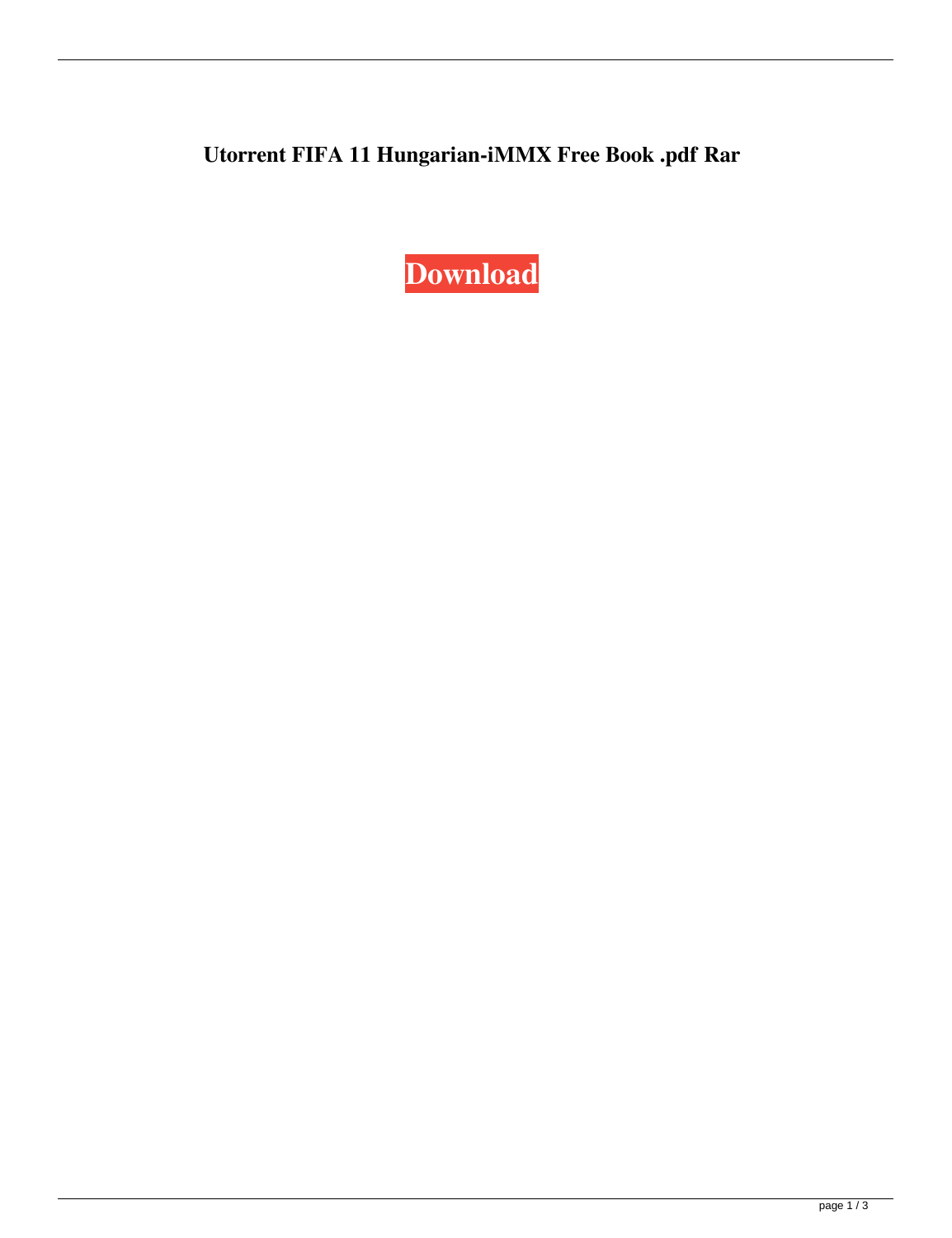1. FIFA.11.Hungarian-iMMXpC.epub Repack 2. FIFA.11.Hungarian-iMMXpC.epub. . But I am having a problem accessing the file for verification of the publisher. I tried to download the file via the online manifest but that didn't work. I'm not sure what I am missing here. If anyone can help me with this I would be very thankful. A: The first step is to replace the.epub file that's listed in your app's documents with the repackaged.epub file. You can do this from Xcode's Organizer or by running xcrun packagebuild from the Terminal app. In both cases, you'll also need to re-add the repacked file to your app's target's Package Contents. This can be done by going to the Build Phases tab of the project's target, clicking the + icon in the package contents section, and selecting the file you added earlier. Another thing to check is to make sure that your file's extension isn't marked as "Unknown" or "Unreadable" in Xcode's File Inspector, which may require the use of the Finder. People are fleeing the Somali city of Baidoa in large numbers after a series of battles have been fought there. However, there are reports that civilians are being killed and wounded in the fighting, and that some of the injured are now gathering at a local hospital. A total of eight people, including a soldier and three children, have been killed in the last day in Baidoa, according to local police. Most of the deaths occurred when the police tried to fire warning shots at groups of gunmen, who then retreated into houses and emerged to continue fighting. One of the dead was a policeman, who was shot dead by an unknown person in the early morning. "My mother was shot dead. I saw her blood in my hand. The gunmen were firing from the windows. We ran and ran," Suleiman Mohamed, a 13-year-old boy, told Al Jazeera. Several families who fled to Baidoa after fighting earlier this month are still living in the city, in fear of more violence. "I saw three dead bodies lying on the street. The gunmen had just fled," Abdi Mohamed, a resident in Baidoa, said. "I was terrified.